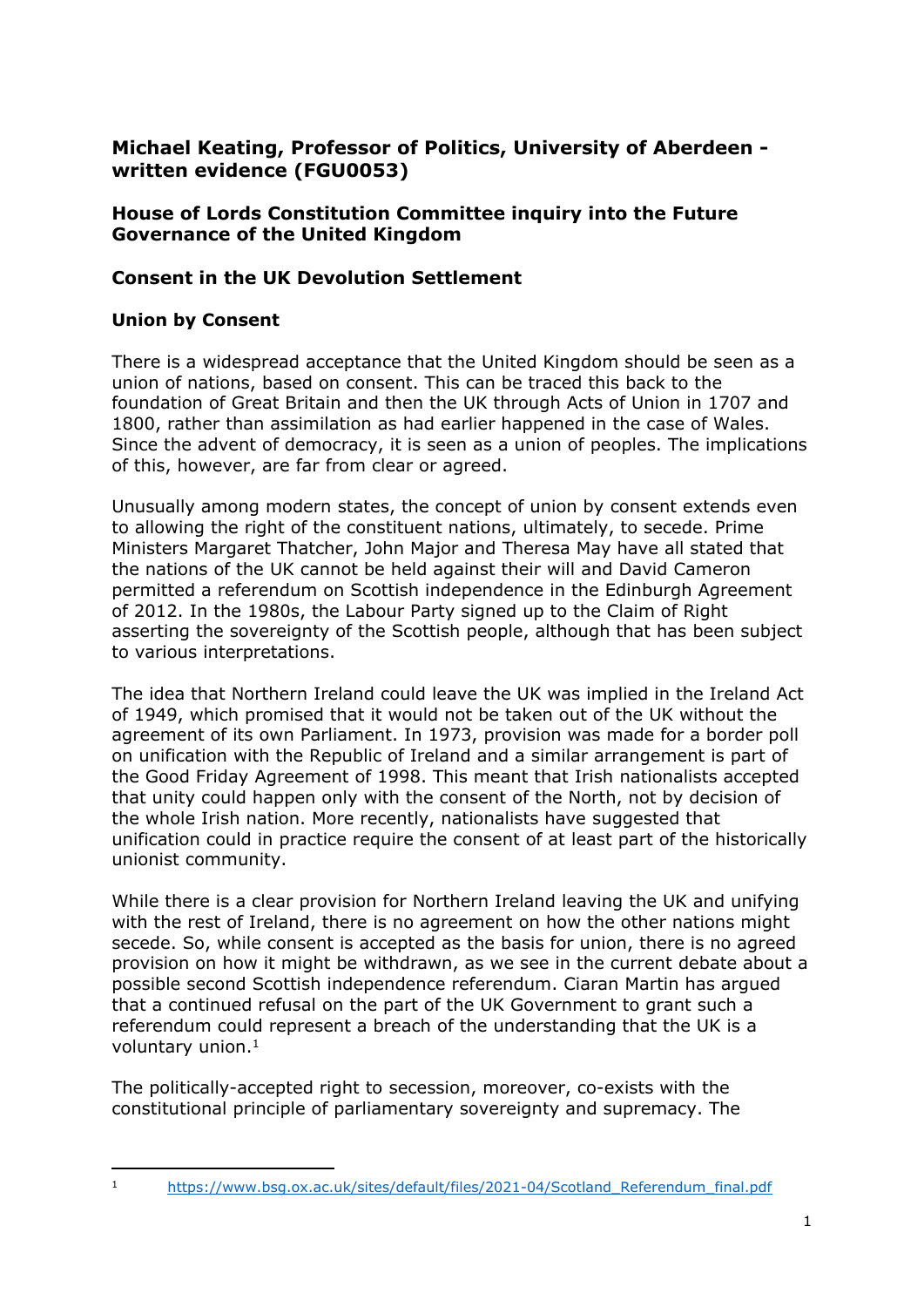devolution statutes confirm that Parliament remains supreme so that secession would require its consent.

### **Devolution by Consent**

The devolution settlements for Scotland, Wales and Northern Ireland at the end of the twentieth century were subject to referendums to secure consent and legitimacy on the basis of simple majority. So a narrow win was sufficient in Wales. Although the simple majority rule in Northern Ireland was also formally sufficient, the fact that a (small) majority was obtained in the unionist community as well as a large majority in the nationalist community was important in securing legitimacy. Consent from both communities is an underlying principle of the settlement.

Further devolution moves in Scotland and Northern Ireland have not required consent by referendum. In Wales, there was a further devolution referendum in 2011 but a requirement for yet another one to proceed with tax devolution was dropped.

#### **Consent mechanisms**

There are two interpretations of the devolution settlement. One is based on the traditional doctrine of parliamentary sovereignty and suggests that Westminster has merely lent powers to the three devolved territories, which can be reclaimed at any time. The other is that devolution represents a substantial constitutional change and requires a modification of our understandings of parliamentary sovereignty and supremacy. The former view has been generally sustained by the courts, including the Supreme Court. The latter has been expressed by many academic commentators as well as by some judges in writings, lectures and *obiter dicta*. In this view, the United Kingdom, while not formally a federation, is evolving in a federal direction.

Faced with this dilemma, the UK has developed a series of consent mechanisms, whereby Westminster continues to assert the right to act in all fields but seeks the agreement of devolved legislatures when it reaches into matters of their competence. There is no agreed doctrine about the meaning of consent or withholding consent and the various mechanisms are all rather different.

The first is the Sewel or Legislative Consent Convention. In the parliamentary debates on the Scotland Act, the minister Lord Sewel declared that the Government 'would expect a convention to be established that Westminster would not normally legislate with regard to devolved matters in Scotland without the consent of the Scottish Parliament.'

The principle was then extended to Wales and Northern Ireland. It was also extended to legislation altering the powers of the devolved legislatures, including statutory instruments devolving powers as provided for in the devolution Acts. Otherwise statutory instruments were not initially subject to consent provisions, although there could be consultation. There was no definition of what 'normally' meant or what the consequences of refusal of consent would be.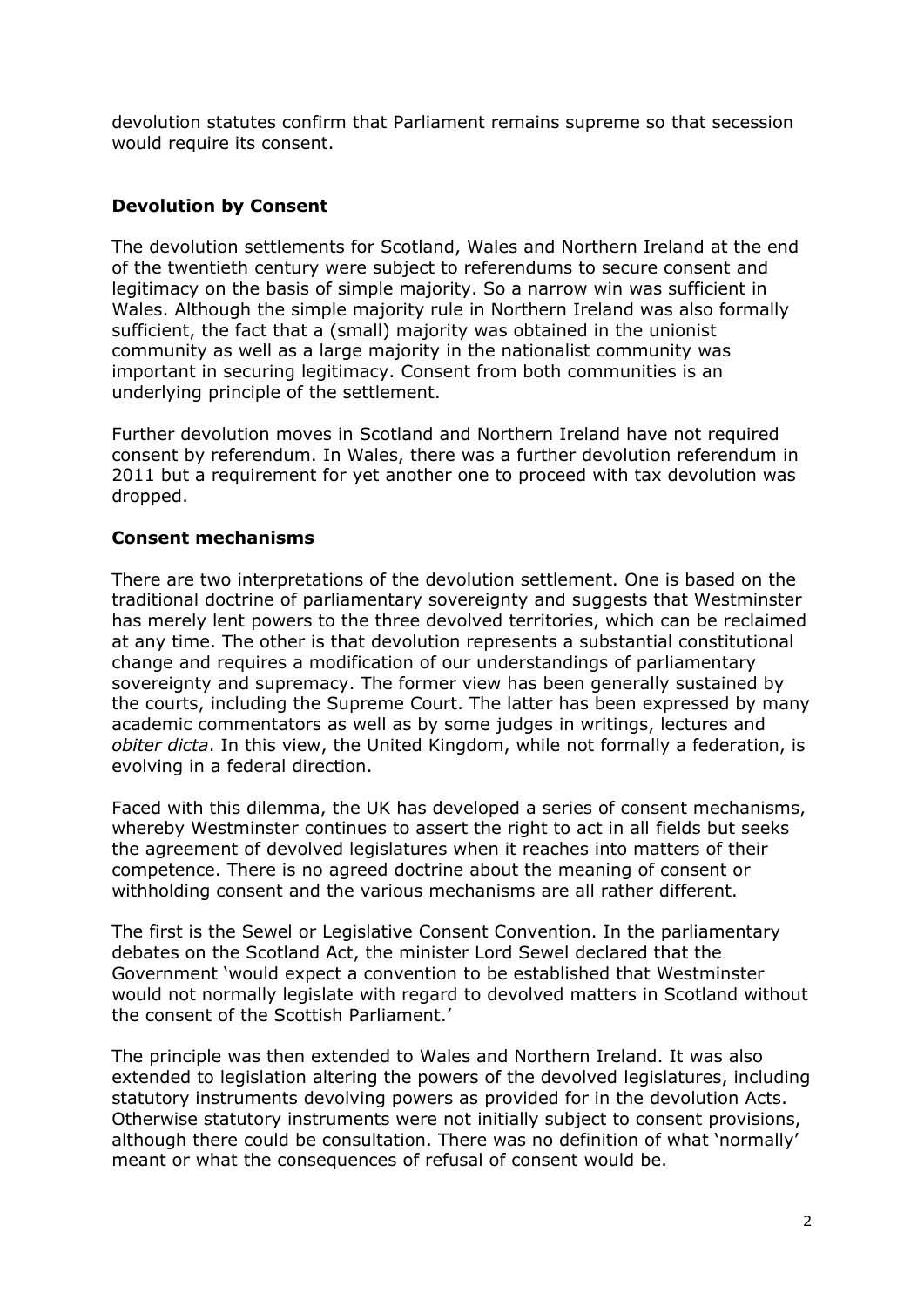In the Scotland Act (2016) and the Wales Act (2017), statutory recognition was given to the Sewel Convention but without changing the wording. It thus remained a convention rather than a binding rule and Westminster remained free to interpret it as it chose. Indeed, it might be argued that including the Convention statute may actually have weakened it, since statutes can be overridden by Westminster any time. As a convention, embodying the broad principle of consent, it might have joined other conventions that are recognised to be an important part of the UKs' uncodified constitution.

Invited to rule on whether it applied to Parliament's triggering of Article 50 in order to withdraw from the European Union, the Supreme Court stated that the convention was a 'political' matter. While it is true that the Convention is not binding in law, the ruling was widely criticised for failing to note its role in sustaining the principle of consent in the devolved constitution.

Another consent mechanism was introduced in the European Union Withdrawal Act of 2017, concerning the allocation of powers repatriated from the EU. The Act stipulated that the UK Government could use a statutory instrument to reserve some of the otherwise devolved powers coming back but that this would be subject to a consent mechanism. This time the effect of the mechanism was spelt out in full. If the devolved legislature consents, the instrument is valid; if it refuses consent, it is valid; and if it takes no decision, it is valid.

Under pressure, the UK Government also introduced a consent mechanism into the UK Internal Market Act (2020) concerning statutory instruments changing the list of items that are exempt from the market access principles. It provides that, if consent is not given within a month, the measures will go ahead anyway.

#### **Northern Ireland**

The principle of consent is central to the Northern Ireland settlement but not always defined or legally entrenched. Two measures are legally specified.<sup>2</sup> First is the assurance that Northern Ireland will remain part of the United Kingdom as long as its people so wish. The second is the extensive provision for legislation to be agreed by a cross-community majority.

The Northern Ireland Protocol in the EU Withdrawal Agreement Act is also subject to a consent mechanism, which will be triggered after four years. A simple majority is required to give or refuse consent. If consent is refused, the Protocol will cease to apply after two years. This differs from other consent mechanisms, where refusal of consent has no legal consequences. Another vote can be taken after four years, unless the first one is passed by qualified crossparty majority, in which case the gap is eight years. While it was unionists who insisted on the Northern Ireland Assembly having the ability to end the Protocol, they were critical of the simple majority mechanism, arguing that it violates the principle of cross-community consent.

#### **What is Consent?**

<sup>2</sup> [https://blogs.lse.ac.uk/europpblog/2019/01/11/breached-or-protected-the-principle-of](https://blogs.lse.ac.uk/europpblog/2019/01/11/breached-or-protected-the-principle-of-consent-in-northern-ireland-and-the-uk-governments-brexit-proposals/)[consent-in-northern-ireland-and-the-uk-governments-brexit-proposals/](https://blogs.lse.ac.uk/europpblog/2019/01/11/breached-or-protected-the-principle-of-consent-in-northern-ireland-and-the-uk-governments-brexit-proposals/)